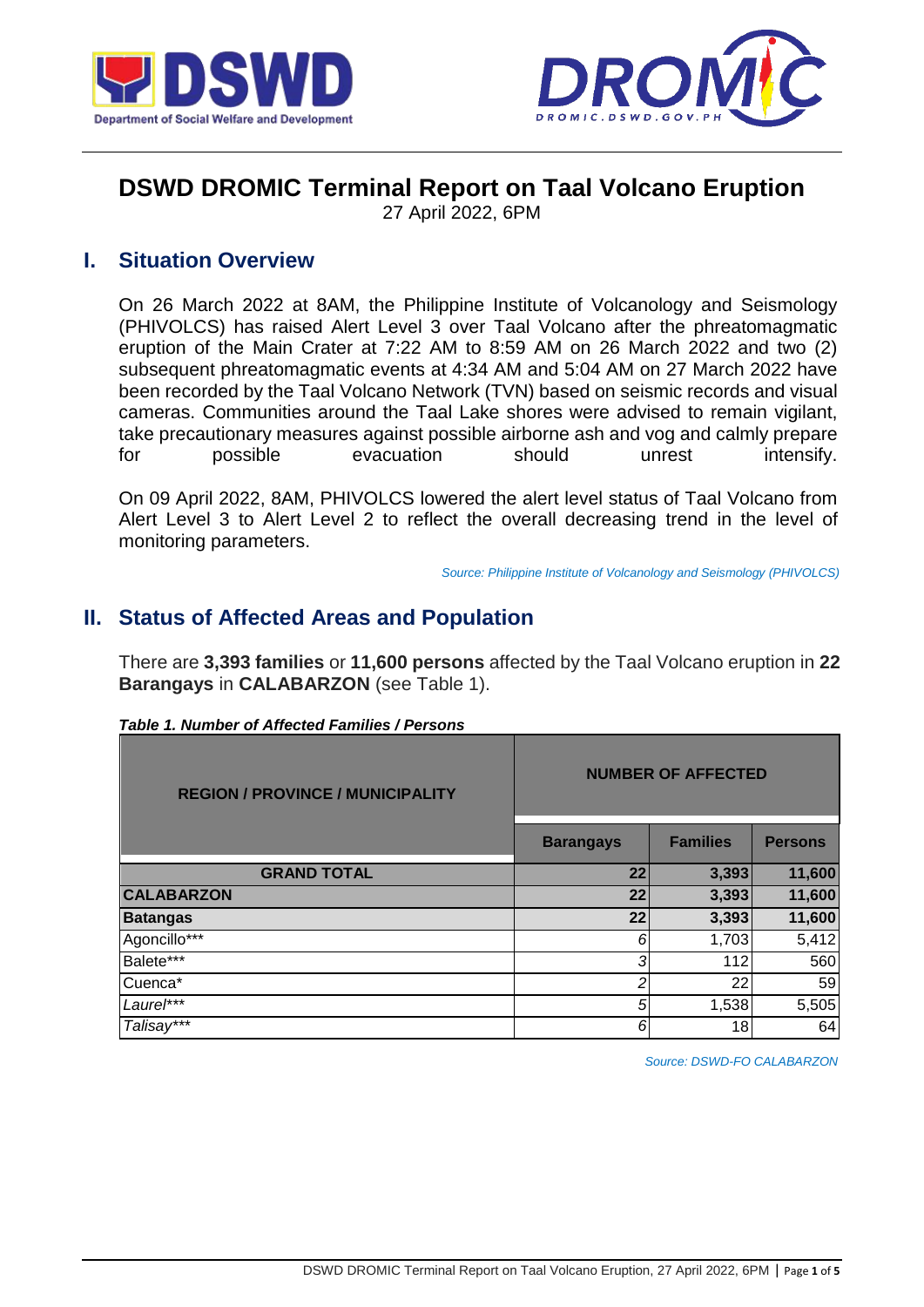





# **III. Status of Displaced Population**

#### **a. Inside Evacuation Center**

A total of **1,553 families** or **5,334 persons** sought temporary shelter in **25 evacuation centers** in **CALABARZON** (see Table 2).

|  |  |  | Table 2. Number of Displaced Families / Persons Inside Evacuation Center |  |
|--|--|--|--------------------------------------------------------------------------|--|
|  |  |  |                                                                          |  |

|                            |                                       |                      | <b>NUMBER OF DISPLACED</b>        |            |            |            |  |
|----------------------------|---------------------------------------|----------------------|-----------------------------------|------------|------------|------------|--|
| <b>REGION / PROVINCE /</b> | <b>NUMBER OF</b><br><b>EVACUATION</b> |                      | <b>INSIDE ECS</b>                 |            |            |            |  |
| <b>MUNICIPALITY</b>        |                                       | <b>CENTERS (ECs)</b> | <b>Families</b><br><b>Persons</b> |            |            |            |  |
|                            | <b>CUM</b>                            | <b>NOW</b>           | <b>CUM</b>                        | <b>NOW</b> | <b>CUM</b> | <b>NOW</b> |  |
| <b>GRAND TOTAL</b>         | 25                                    |                      | 1,553                             |            | 5,334      |            |  |
| <b>CALABARZON</b>          | 25                                    |                      | 1,553                             |            | 5,334      | ٠          |  |
| <b>Batangas</b>            | 25                                    |                      | 1,553                             |            | 5,334      |            |  |
| Agoncillo***               | 14                                    |                      | 951                               |            | 3,168      | ۰          |  |
| Cuenca*                    |                                       |                      | 9                                 |            | 27         | ٠          |  |
| Laurel***                  | 8                                     |                      | 575                               |            | 2,074      | ۰          |  |
| Lemery**                   | 1                                     |                      | 17                                |            | 61         | ٠          |  |
| San Luis**                 | 4                                     |                      |                                   |            | 4          |            |  |

*Source: DSWD-FO CALABARZON*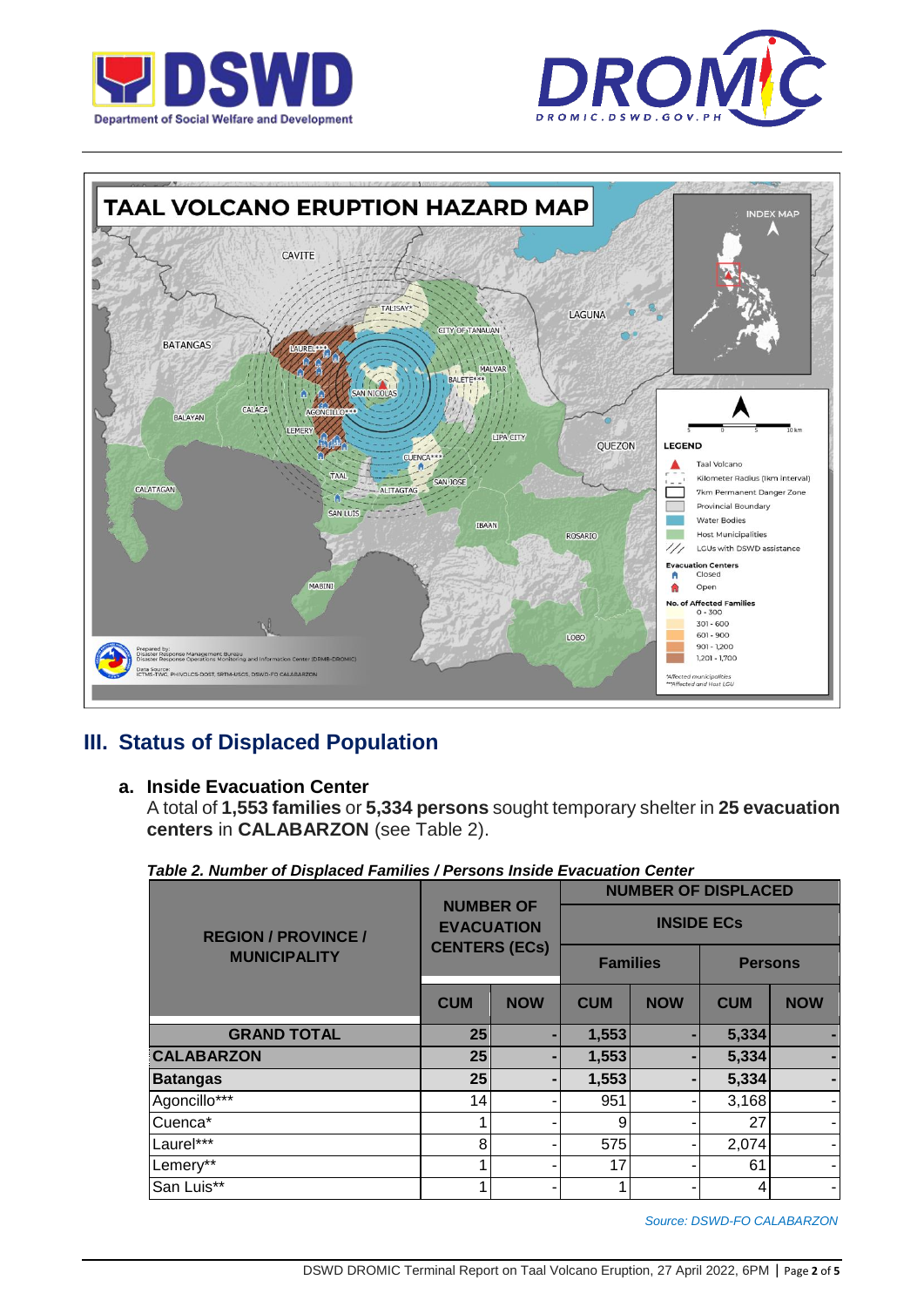



#### **b. Outside Evacuation Center**

There are **107 families** or **546 persons** temporarily staying with their relatives and/or friends in **CALABARZON** (see Table 3).

|  | Table 3. Number of Displaced Families / Persons Outside Evacuation Center |  |  |
|--|---------------------------------------------------------------------------|--|--|
|  |                                                                           |  |  |

|                                         | <b>NUMBER OF DISPLACED</b> |                 |                |                           |  |  |
|-----------------------------------------|----------------------------|-----------------|----------------|---------------------------|--|--|
|                                         | <b>OUTSIDE ECS</b>         |                 |                |                           |  |  |
| <b>REGION / PROVINCE / MUNICIPALITY</b> |                            | <b>Families</b> | <b>Persons</b> |                           |  |  |
|                                         | <b>CUM</b>                 | <b>NOW</b>      | <b>CUM</b>     | <b>NOW</b>                |  |  |
| <b>GRAND TOTAL</b>                      | 1,840                      | 107             | 6,266          | 546                       |  |  |
| <b>CALABARZON</b>                       | 1,840                      | 107             | 6,266          | 546                       |  |  |
| <b>Batangas</b>                         | 1,812                      | 107             | 6,188          | 546                       |  |  |
| Agoncillo***                            | 474                        |                 | 1,269          |                           |  |  |
| Alitagtag**                             | 18                         |                 | 99             |                           |  |  |
| Balayan**                               | 1                          |                 | 4              | $\overline{\phantom{0}}$  |  |  |
| Balete***                               | 104                        | 104             | 530            | 530                       |  |  |
| Batangas City (capital)**               | 3                          |                 | 9              |                           |  |  |
| Calaca**                                | 68                         |                 | 187            | $\overline{\phantom{0}}$  |  |  |
| Calatagan**                             | 8                          |                 | 33             | -                         |  |  |
| $Cuenca*$                               | 13                         |                 | 32             |                           |  |  |
| Ibaan**                                 | 15                         | 1               | 42             | $\ensuremath{\mathsf{3}}$ |  |  |
| Laurel***                               | 756                        |                 | 2,835          |                           |  |  |
| Lemery**                                | 64                         |                 | 233            | $\overline{\phantom{a}}$  |  |  |
| Lipa City**                             | 45                         |                 | 118            | $\blacksquare$            |  |  |
| Lobo**                                  | 1                          | 1               | 10             | 10                        |  |  |
| Mabini**                                | $\overline{3}$             |                 | 6              |                           |  |  |
| Malvar**                                | $\overline{\mathcal{A}}$   |                 | 14             | ÷,                        |  |  |
| Mataas Na Kahoy**                       | 15                         |                 | 22             |                           |  |  |
| Rosario**                               | $\overline{c}$             | 1               | 9              | $\ensuremath{\mathsf{3}}$ |  |  |
| San Jose**                              | 6                          |                 | 18             | $\blacksquare$            |  |  |
| San Luis**                              | $\overline{3}$             |                 | 14             | ۰                         |  |  |
| San Nicolas**                           | 98                         |                 | 312            | -                         |  |  |
| Santo Tomas**                           | $\overline{20}$            |                 | 64             | -                         |  |  |
| $Taal**$                                | 22                         |                 | 85             | $\overline{\phantom{0}}$  |  |  |
| Talisay'                                | 6                          |                 | 25             |                           |  |  |
| City of Tanauan**                       | 61                         |                 | 214            | ÷                         |  |  |
| Taysan**                                | $\overline{\mathbf{c}}$    |                 | 4              | -                         |  |  |
| <b>Cavite</b>                           | 1                          |                 | 5              | ٠                         |  |  |
| Tagaytay City**                         | 1                          |                 | 5              | -                         |  |  |
| Laguna                                  | 27                         |                 | 73             | ۳                         |  |  |
| City of Calamba**                       | 27                         |                 | 73             | Ξ.                        |  |  |

*Note: The LGUs are continuously coordinating with the IDPs who fled to and are currently taking temporary shelter in different cities / municipalities within and outside CALABARZON.* 

*Source: DSWD-FO CALABARZON*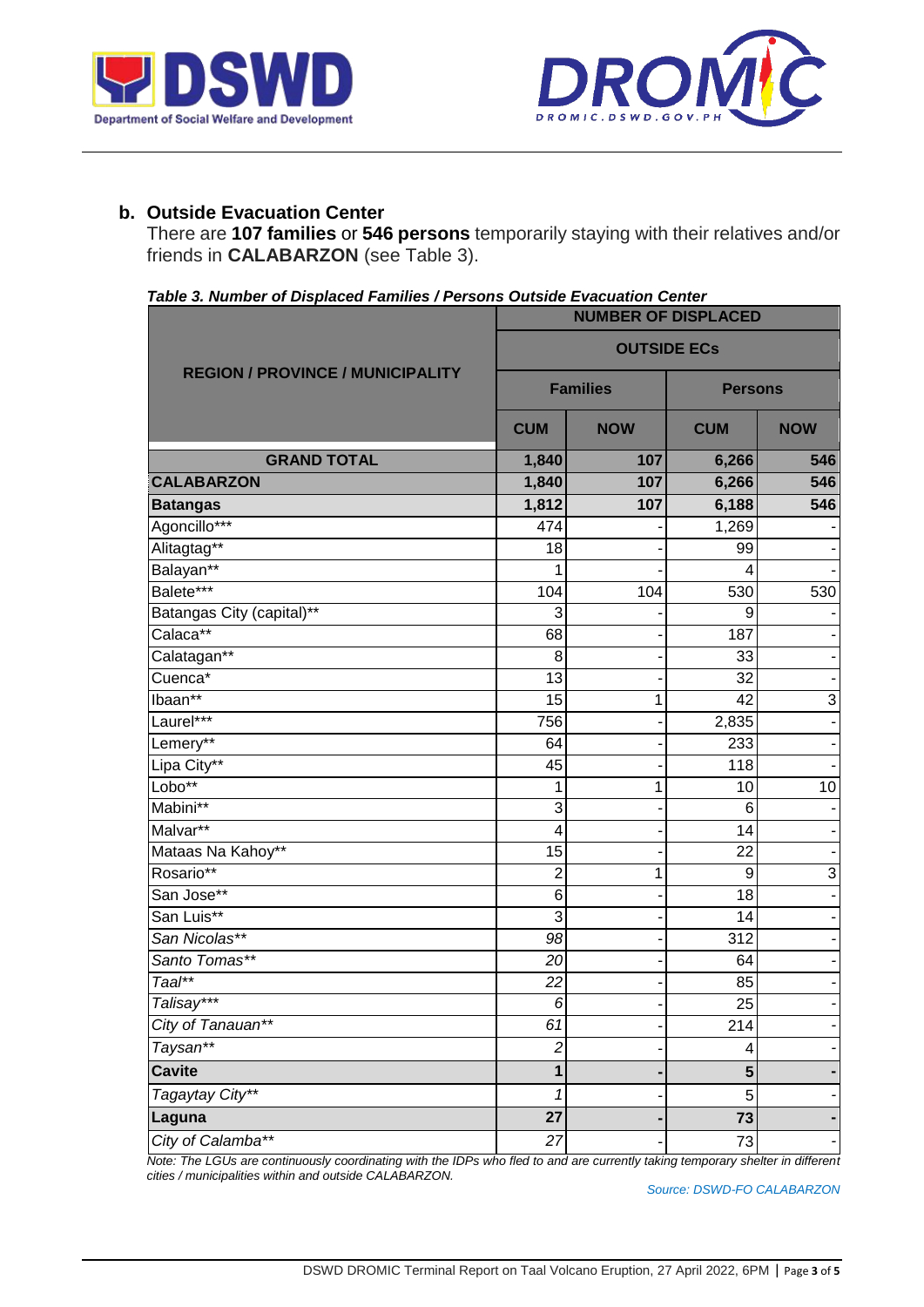



#### **c. Total Displaced Population**

There are **107 families** or **546 persons** temporarily staying either in evacuation centers or with their relatives and/or friends in **CALABARZON** due to the Taal Volcano eruption (see Table 4).

| , univ<br><i>F. Total Namber of Biopiacea Parmics</i> / <i>P</i> | .<br><b>TOTAL DISPLACED SERVED</b> |                 |                |                |  |
|------------------------------------------------------------------|------------------------------------|-----------------|----------------|----------------|--|
| <b>REGION / PROVINCE / MUNICIPALITY</b>                          |                                    | <b>Families</b> | <b>Persons</b> |                |  |
|                                                                  | <b>CUM</b>                         | <b>NOW</b>      | <b>CUM</b>     | <b>NOW</b>     |  |
| <b>GRAND TOTAL</b>                                               | 3,393                              | 107             | 11,600         | 546            |  |
| <b>CALABARZON</b>                                                | 3,393                              | 107             | 11,600         | 546            |  |
| <b>Batangas</b>                                                  | 3,365                              | 107             | 11,522         | 546            |  |
| Agoncillo***                                                     | 1,425                              |                 | 4,437          |                |  |
| Alitagtag**                                                      | 18                                 |                 | 99             |                |  |
| Balayan**                                                        | 1                                  |                 | 4              |                |  |
| Balete***                                                        | 104                                | 104             | 530            | 530            |  |
| Batangas City (capital)**                                        | 3                                  |                 | 9              |                |  |
| Calaca**                                                         | 68                                 |                 | 187            |                |  |
| Calatagan**                                                      | 8                                  |                 | 33             |                |  |
| Cuenca*                                                          | 22                                 |                 | 59             |                |  |
| Ibaan**                                                          | 15                                 | $\mathbf 1$     | 42             | 3              |  |
| Laurel***                                                        | 1,331                              |                 | 4,909          |                |  |
| Lemery**                                                         | 81                                 |                 | 294            |                |  |
| Lipa City**                                                      | 45                                 |                 | 118            |                |  |
| Lobo**                                                           | 1                                  | 1               | 10             | 10             |  |
| Mabini**                                                         | 3                                  |                 | 6              |                |  |
| Malvar**                                                         | 4                                  |                 | 14             |                |  |
| Mataas Na Kahoy**                                                | 15                                 |                 | 22             |                |  |
| Rosario**                                                        | $\overline{2}$                     | 1               | 9              | $\overline{3}$ |  |
| San Jose**                                                       | $\overline{6}$                     |                 | 18             |                |  |
| San Luis**                                                       | $\overline{\mathbf{4}}$            |                 | 18             |                |  |
| San Nicolas**                                                    | 98                                 |                 | 312            |                |  |
| Santo Tomas**                                                    | $\overline{20}$                    |                 | 64             |                |  |
| $Taal**$                                                         | $\overline{22}$                    |                 | 85             |                |  |
| Talisay***                                                       | 6                                  |                 | 25             |                |  |
| City of Tanauan**                                                | 61                                 |                 | 214            |                |  |
| Taysan**                                                         | $\overline{c}$                     |                 | 4              |                |  |
| Cavite                                                           | 1                                  |                 | 5              |                |  |
| Tagaytay City**                                                  | 1                                  |                 | 5              |                |  |
| Laguna                                                           | 27                                 |                 | 73             |                |  |
| City of Calamba**                                                | 27                                 |                 | 73             |                |  |

#### *Table 4. Total Number of Displaced Families / Persons*

*Legend: \*Affected municipalities*

*\*\*Host LGUs which catered the displaced families or persons from the affected municipalities* 

*\*\*\*Affected and Host LGU*